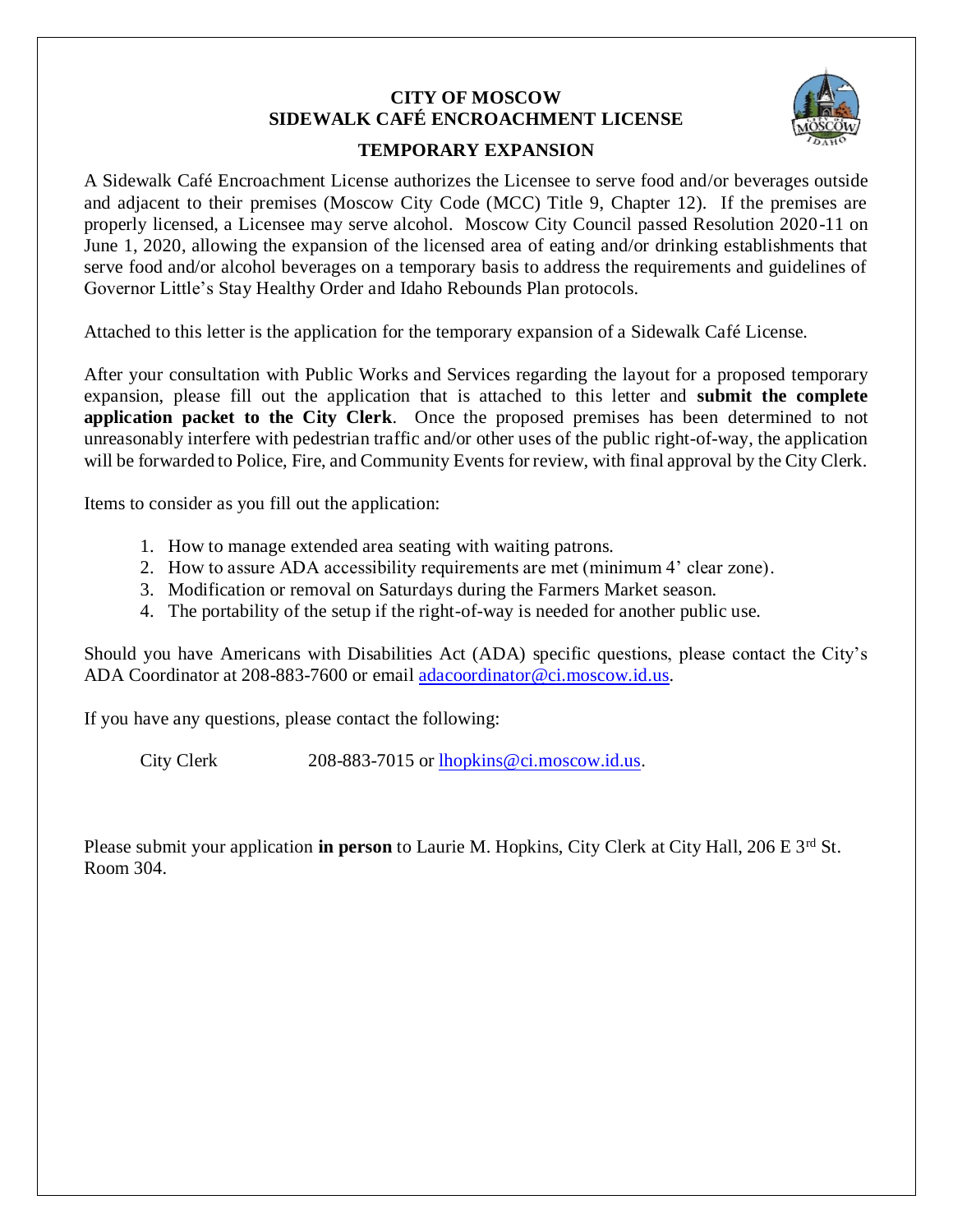## **CITY OF MOSCOW TEMPORARY SIDEWALK CAFÉ EXPANSION**

FEE WAIVED FOR TEMPORARY EXPANSION ONLY

### **EXTENDED LICENSE EXPIRES ON OCTOBER 4 TH, 2020 unless terminated sooner or extended by City Council**

## **APPLICANT INFORMATION**

| Applicant's name        | Phone |
|-------------------------|-------|
| Applicant's address     |       |
| Business name           | Phone |
| Business street address |       |
| Contact email           |       |

## **REQUIRED INFORMATION**

#### **Description of Required Deliverables**

Layout requested *(see diagrams)* and enclose site plan of entire Sidewalk Café, including expanded area

 $\Box$  Café extended to sidewalk with pedestrian route on street.

 $\Box$  Café extended into on-street parking area with pedestrian route bifurcating the café.

 $\Box$  Café extended to other area of ROW (no parking area impact)

Extension to frontage of adjacent property owner business front

 $\Box$  Submit a copy of map to adjacent property owner.

 $\Box$  Signed letter from adjacent property approving the extension and map, countersigned by requesting business.

Certificate of Liability to include proposed extended area of café. City of Moscow as additional ensured.

#### **Barriers**

 $\Box$  Provided by applicant Type:  $\Box$  # of:  $\Box$ 

☐ Provided by City (as available) Type: # of:

Parking Stalls requested (see map for specific numbered stalls): \_\_\_\_\_\_\_\_

Once the proposed café area has been inspected for public safety and meets the City's revised standards, the City Clerk will provide a letter and revised map to Alcohol Beverage Control.

**READ CAREFULLY:** (applicant name) shall indemnify and hold harmless the City of Moscow from and for any and all losses, claims, actions, judgements for damages or injury to persons and property and losses and expenses caused or incurred by (business name), its servants, agents, employees, guests and business invitees, and not caused by or arising out of the tortious conduct of the City of Moscow or its employees.

APPLICATION FOR TEMPORARY SIDEWALK CAFÉ EXPANSION PAGE 1 OF 2